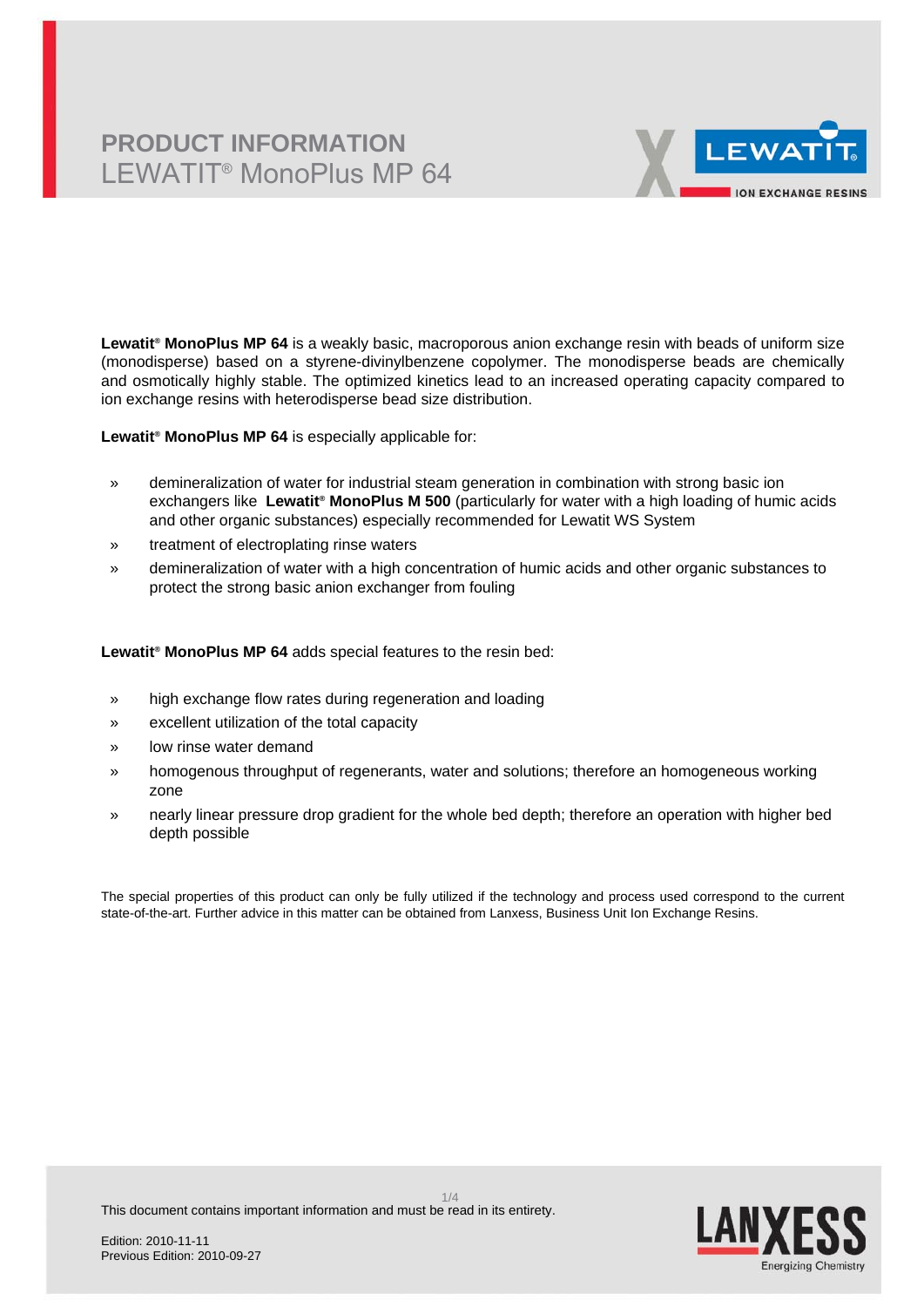

## General Description

| lonic form as shipped | free base/CI                  |
|-----------------------|-------------------------------|
| Functional group      | tertiary/quarternary<br>amine |
| Matrix                | crosslinked polystyrene       |
| Structure             | macroporous                   |
| Appearance            | beige, opaque                 |

## Physical and Chemical Properties

|                         |                                                    | metric units   |                                            |
|-------------------------|----------------------------------------------------|----------------|--------------------------------------------|
| Uniformity Coefficient* |                                                    | max.           | 1.1                                        |
| Mean bead size*         |                                                    | mm             | 0.59<br>0.05<br>$(+/-)$                    |
| <b>Bulk density</b>     | $(+/- 5%)$                                         | g/l            | 620                                        |
| Density                 |                                                    | approx. g/ml   | 1.04                                       |
| Water retention         |                                                    | wt. %          | 61<br>66<br>$\overline{\phantom{0}}$       |
| Total capacity*         |                                                    | min. eq/l      | 1.3                                        |
| Volume change           | total swelling<br>(delivered --> Cl <sup>-</sup> ) | typical vol. % | 20                                         |
| Volume change           | operational swelling                               | typical vol. % | 8                                          |
| Stability               | at pH-range                                        |                | $\Omega$<br>14<br>$\overline{\phantom{a}}$ |
| Storability             | of the product                                     | max. years     | $\overline{2}$                             |
| Storability             | temperature range                                  | °C             | $-20$<br>40                                |

\* Specification values subjected to continuous monitoring.

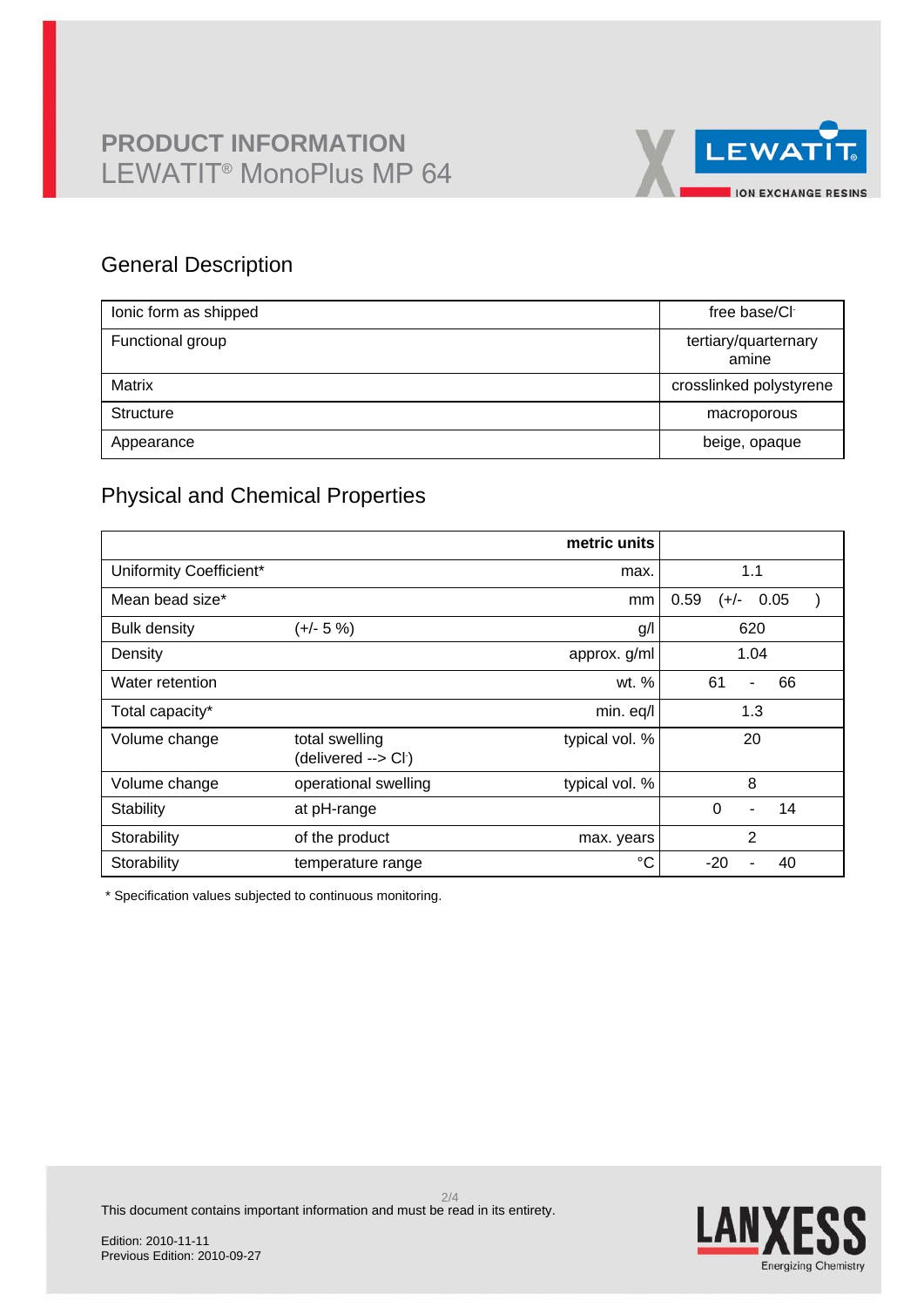

## Recommended Operating Conditions\*

|                                 |                               | metric units                 |                                  |
|---------------------------------|-------------------------------|------------------------------|----------------------------------|
| Operating temperature           |                               | max. °C                      | 70                               |
| Operating pH-range              |                               |                              | $\overline{7}$<br>$\mathbf 0$    |
| Bed depth                       |                               | min. mm                      | 800                              |
| Specific pressure drop          | (15 °C)                       | approx. kPa*h/m <sup>2</sup> | 0.8                              |
| Pressure drop                   |                               | max. kPa                     | 300                              |
| Linear velocity                 | operation                     | max. m/h                     | 60                               |
| Linear velocity                 | backwash (20 °C)              | approx. m/h                  | 4                                |
| Bed expansion                   | (20 °C, per m/h)              | approx. vol. %               | 21                               |
| Freeboard                       | backwash<br>(extern / intern) | vol. %                       | 100                              |
| Regenerant                      |                               |                              | <b>NaOH</b>                      |
| Counter current<br>regeneration | level                         | approx. g/l                  | 50                               |
| WS-System                       | concentration                 | approx. wt. %                | $\overline{2}$<br>$\overline{4}$ |
| Linear velocity                 | regeneration                  | approx. m/h                  | 5                                |
| Linear velocity                 | rinsing                       | approx. m/h                  | 5                                |
| Co current regeneration         | level                         | approx. g/l                  | 50<br>80<br>-                    |
| Co current regeneration         | concentration                 | approx. wt. %                | 3<br>5                           |
| Linear velocity                 | regeneration                  | approx. m/h                  | 5                                |
| Linear velocity                 | rinsing                       | approx. m/h                  | 5                                |
| Rinse water requirement         | slow / fast                   | approx. BV                   | 8                                |

\* The recommended operating conditions refer to the use of the product under normal operating conditions. It is based on tests in pilot plants and data obtained from industrial applications. However, additional data are needed to calculate the resin volumes required for ion exchange units. These data are to be found in our Technical Information Sheets.